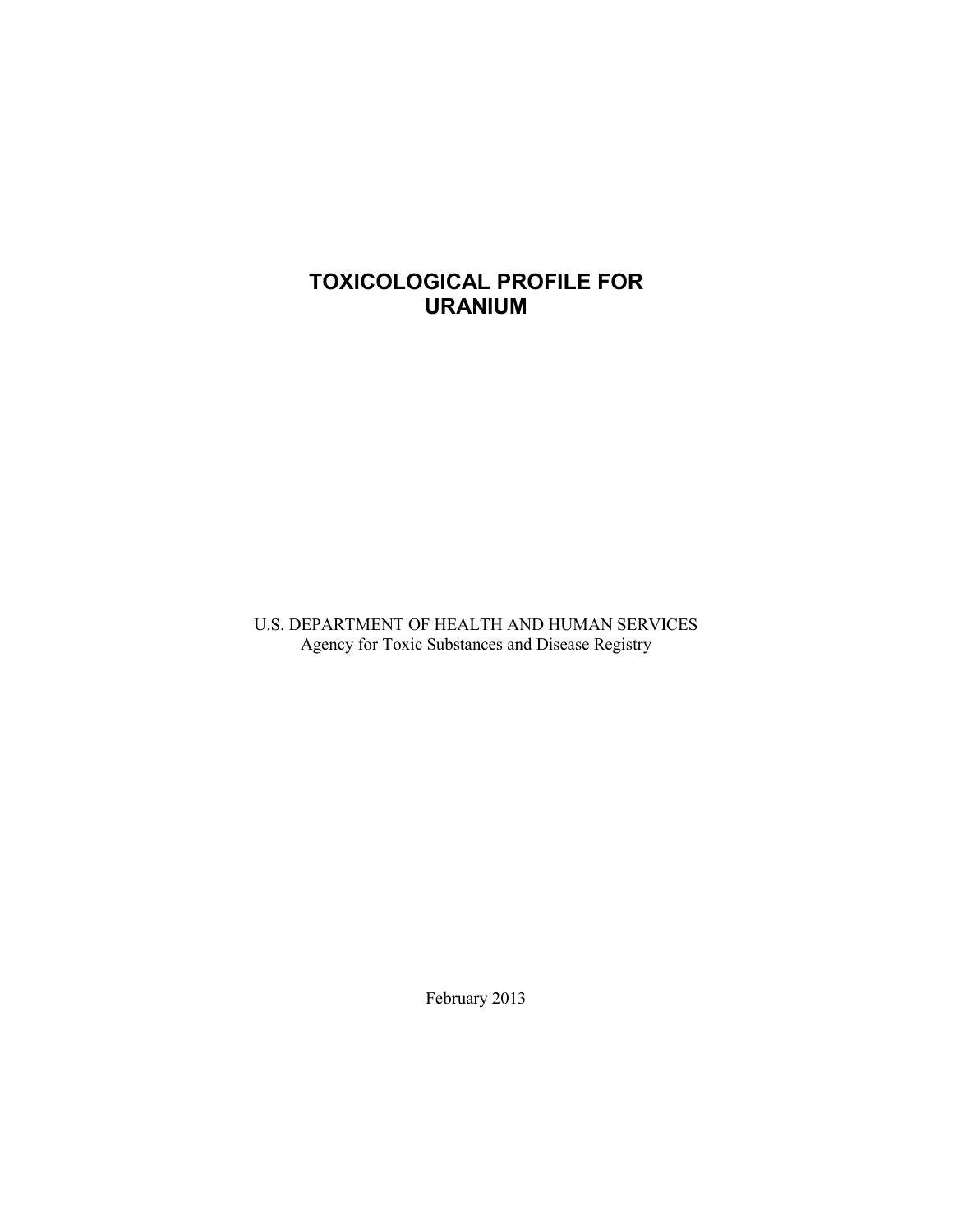# **DISCLAIMER**

<span id="page-1-0"></span>Use of trade names is for identification only and does not imply endorsement by the Agency for Toxic Substances and Disease Registry, the Public Health Service, or the U.S. Department of Health and Human Services.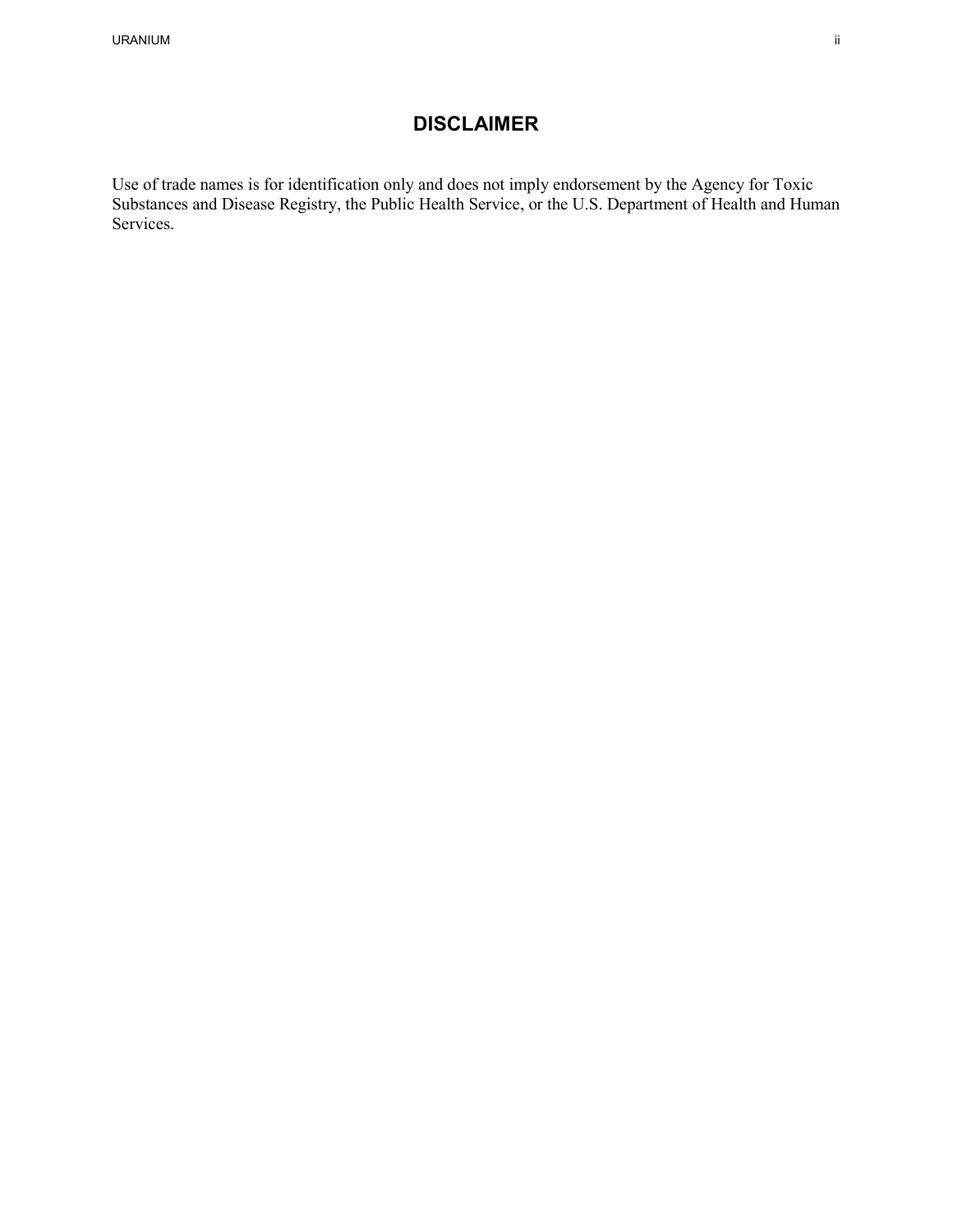# **UPDATE STATEMENT**

<span id="page-2-0"></span> A Toxicological Profile for Uranium, Draft for Public Comment was released in May 2011. This edition supersedes any previously released draft or final profile.

 Toxicological profiles are revised and republished as necessary. For information regarding the update status of previously released profiles, contact ATSDR at:

> Agency for Toxic Substances and Disease Registry<br>Division of Toxicology and Human Health Sciences Environmental Toxicology Branch<br>1600 Clifton Road NE<br>Mailstop F-57 1600 Clifton Road NE Atlanta, Georgia 30333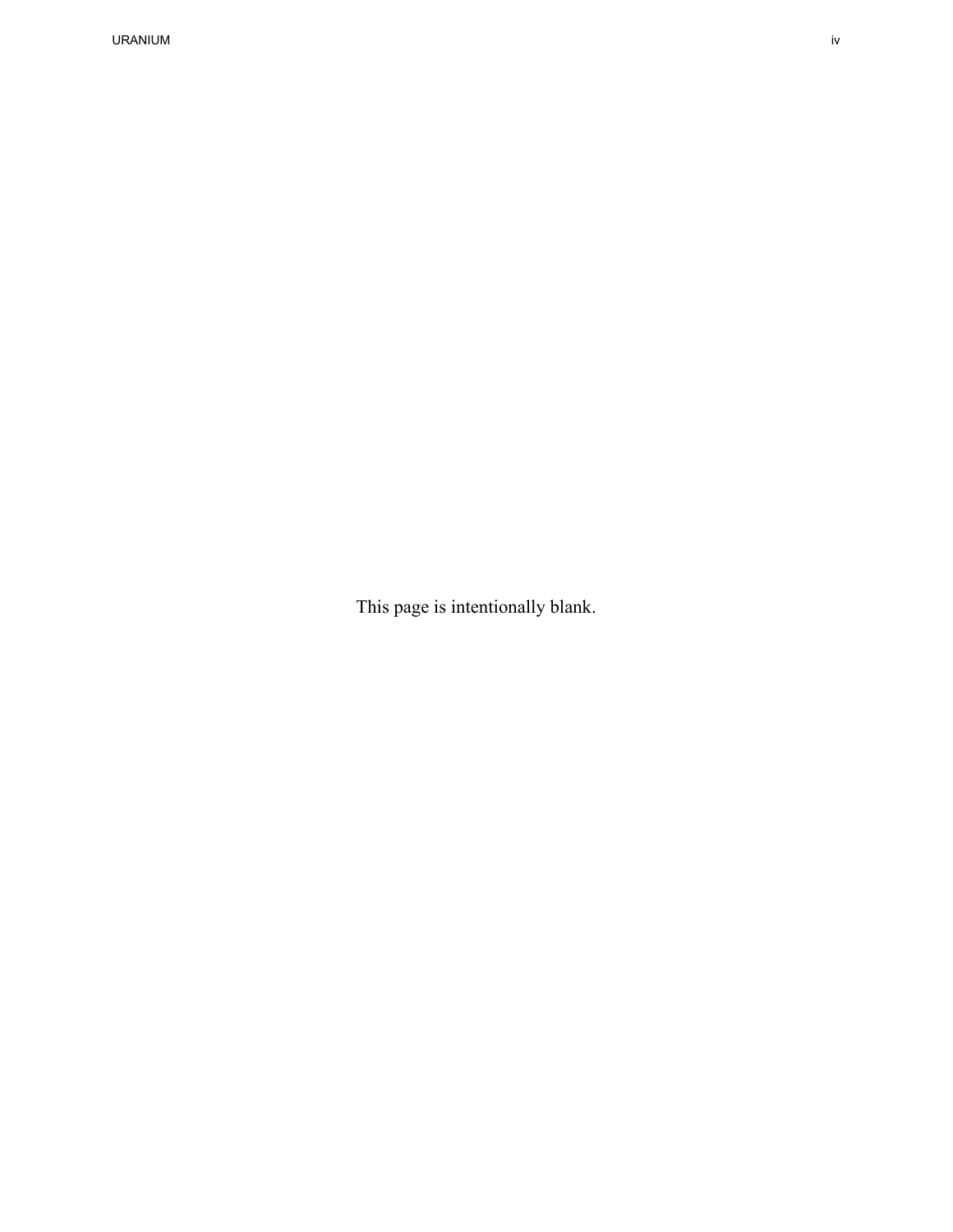## **FOREWORD**

 This toxicological profile is prepared in accordance with guidelines\* developed by the Agency for Toxic and republished as necessary. Substances and Disease Registry (ATSDR) and the Environmental Protection Agency (EPA). The original guidelines were published in the *Federal Register* on April 17, 1987. Each profile will be revised

 information for the toxic substances each profile describes. Each peer-reviewed profile identifies and reviews the key literature that describes a substance's toxicologic properties. Other pertinent literature is also presented but is described in less detail than the key studies. The profile is not intended to be an The ATSDR toxicological profile succinctly characterizes the toxicologic and adverse health effects exhaustive document; however, more comprehensive sources of specialty information are referenced.

<span id="page-4-0"></span> a public health statement that describes, in nontechnical language, a substance's relevant toxicological exposure and, where known, significant health effects. A health effects summary describes the adequacy of information to determine a substance's health effects. ATSDR identifies data needs that are significant FOREWORD<br>
FOREWORD<br>
FOREWORD<br>
This toxocological profile is prepared in accordance with pundelines" developed by the Agency for Toxic<br>
Solvisioners and Doseau Registry (ATSDR), and the Environmental Proteion agency (IPA). The profiles focus on health and toxicologic information; therefore, each toxicological profile begins with properties. Following the public health statement is information concerning levels of significant human to protection of public health.

Each profile:

 epidemiologic evaluations on a toxic substance to ascertain the levels of significant human (A) Examines, summarizes, and interprets available toxicologic information and exposure for the substance and the associated acute, subacute, and chronic health effects;

 (B) Determines whether adequate information on the health effects of each substance is available or being developed to determine levels of exposure that present a significant risk to human health of acute, subacute, and chronic health effects; and

 exposure that may present significant risk of adverse health effects in humans. (C) Where appropriate, identifies toxicologic testing needed to identify the types or levels of

 The principal audiences for the toxicological profiles are federal, state, and local health professionals; interested private sector organizations and groups; and members of the public.

 This profile reflects ATSDR's assessment of all relevant toxicologic testing and information that has been peer-reviewed. Staff of the Centers for Disease Control and Prevention and other federal scientists also have reviewed the profile. In addition, this profile has been peer-reviewed by a nongovernmental panel and was made available for public review. Final responsibility for the contents and views expressed in this toxicological profile resides with ATSDR.

**Assistant Administrator** Assistant Administrator<br>Agency for Toxic Substances and Disease Registry Christopher J. Portier, Ph.D.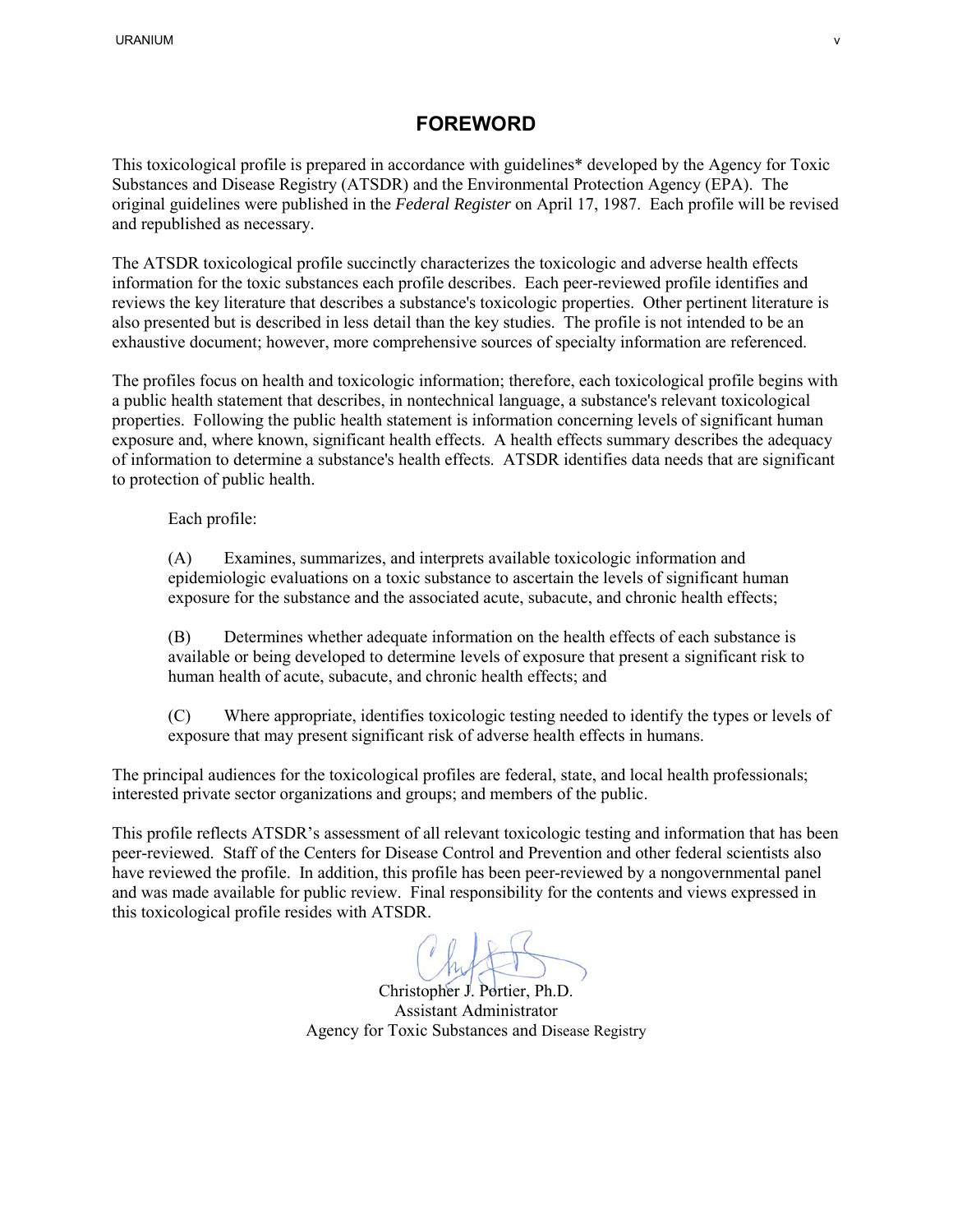#### \*Legislative Background

 authorities" of the statute. This includes the preparation of toxicological profiles for hazardous substances most commonly found at facilities on the CERCLA National Priorities List and that pose the Section  $104(i)(1)(B)$ , to respond to requests for consultation under section  $104(i)(4)$ , and as otherwise 104(i)(3) of CERCLA, as amended, directs the Administrator of ATSDR to prepare a toxicological profile The toxicological profiles are developed under the Comprehensive Environmental Response, Compensation, and Liability Act of 1980, as amended (CERCLA or Superfund). CERCLA section 104(i)(1) directs the Administrator of ATSDR to "…effectuate and implement the health related most significant potential threat to human health, as determined by ATSDR and the EPA. Section for each substance on the list. In addition, ATSDR has the authority to prepare toxicological profiles for substances not found at sites on the National Priorities List, in an effort to "…establish and maintain inventory of literature, research, and studies on the health effects of toxic substances" under CERCLA necessary to support the site-specific response actions conducted by ATSDR.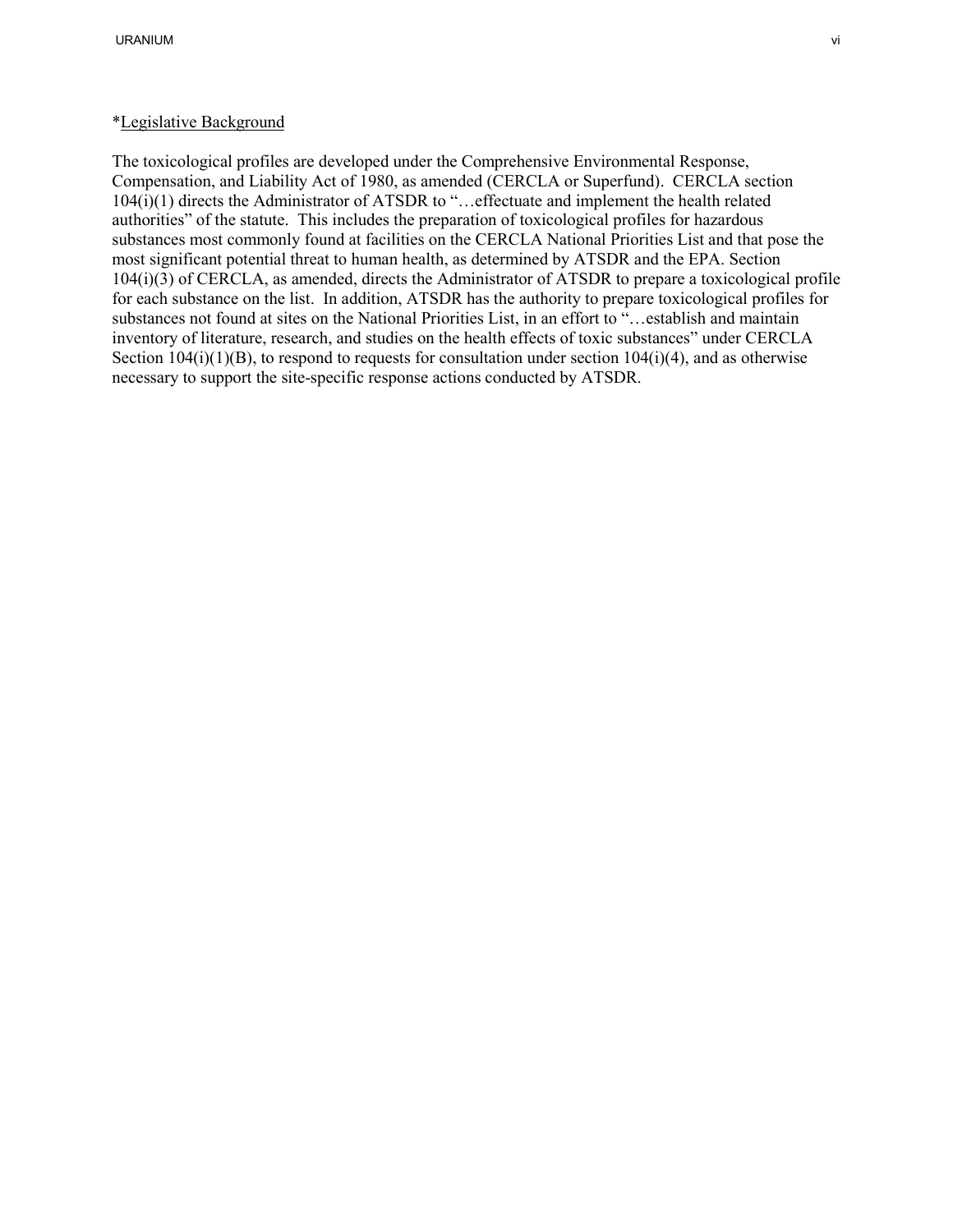## **QUICK REFERENCE FOR HEALTH CARE PROVIDERS**

<span id="page-6-0"></span> substance. Each profile reflects a comprehensive and extensive evaluation, summary, and interpretation of available toxicologic and epidemiologic information on a substance. Health care providers treating Toxicological Profiles are a unique compilation of toxicological information on a given hazardous patients potentially exposed to hazardous substances will find the following information helpful for fast answers to often-asked questions.

#### *Primary Chapters/Sections of Interest*

- **Chapter 1: Public Health Statement**: The Public Health Statement can be a useful tool for educating toxicologic properties in a nontechnical, question-and-answer format, and it includes a review of the general health effects observed following exposure. patients about possible exposure to a hazardous substance. It explains a substance's relevant
- **Chapter 2: Relevance to Public Health**: The Relevance to Public Health Section evaluates, interprets, and assesses the significance of toxicity data to human health.
- of exposure (acute, intermediate, and chronic). In addition, both human and animal studies are reported in this section. **Chapter 3: Health Effects**: Specific health effects of a given hazardous compound are reported by type of health effect (death, systemic, immunologic, reproductive), by route of exposure, and by length

 *NOTE*: Not all health effects reported in this section are necessarily observed in the clinical setting. Please refer to the Public Health Statement to identify general health effects observed following exposure.

**Pediatrics**: Four sections in each Toxicological Profile address child health issues:

- Section 1.6 **How Can (Chemical X) Affect Children?**
- **Section 1.7 How Can Families Reduce the Risk of Exposure to (Chemical X)?**
- **Section 3.7 Children's Susceptibility**
- **Section 6.6 Exposures of Children**

#### **Other Sections of Interest:**

**Section 3.11 Section 3.8 Biomarkers of Exposure and Effect Methods for Reducing Toxic Effects** 

#### *ATSDR Information Center*

```
 
Phone: 1-800-CDC-INFO (800-232-4636) or 1-888-232-6348 (TTY) Fax: (770) 488-4178 
E-mail: cdcinfo@cdc.gov
                                            Internet: http://www.atsdr.cdc.gov
```
The following additional material can be ordered through the ATSDR Information Center:

 *Case Studies in Environmental Medicine: Taking an Exposure History*—The importance of taking an history is provided. Other case studies of interest include *Reproductive and Developmental*  exposure history and how to conduct one are described, and an example of a thorough exposure *Hazards; Skin Lesions and Environmental Exposures; Cholinesterase-Inhibiting Pesticide Toxicity*; and numerous chemical-specific case studies.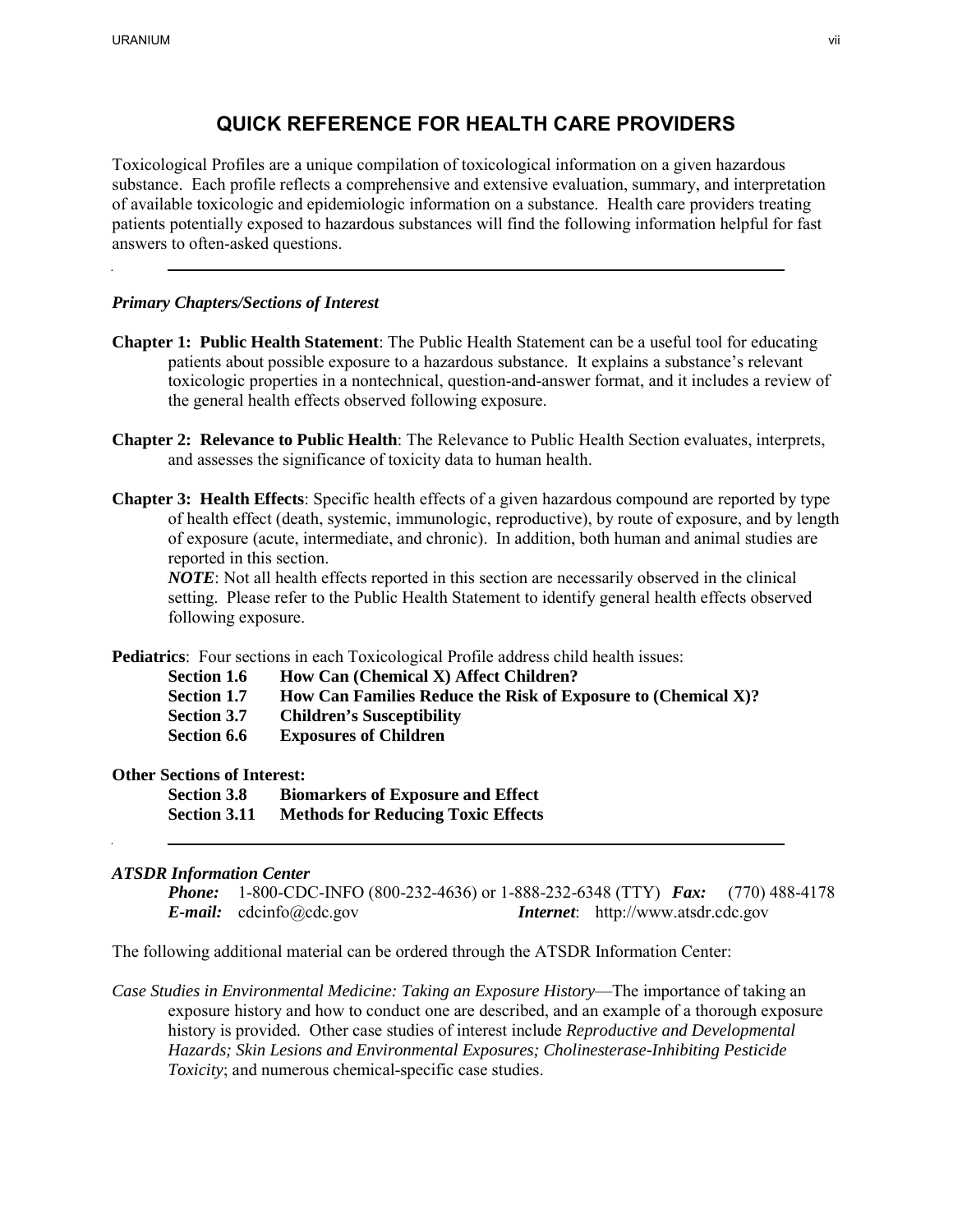*Managing Hazardous Materials Incidents* is a three-volume set of recommendations for on-scene (prehospital) and hospital medical management of patients exposed during a hazardous materials incident. Volumes I and II are planning guides to assist first responders and hospital emergency *Medical Management Guidelines for Acute Chemical Exposure*s—is a guide for health care department personnel in planning for incidents that involve hazardous materials. Volume III professionals treating patients exposed to hazardous materials.

*Fact Sheets (ToxFAQs)* provide answers to frequently asked questions about toxic substances.

#### *Other Agencies and Organizations*

- injury, and disability related to the interactions between people and their environment outside the *The National Center for Environmental Health* (NCEH) focuses on preventing or controlling disease, workplace. Contact: NCEH, Mailstop F-29, 4770 Buford Highway, NE, Atlanta, GA 30341-3724 • Phone: 770-488-7000 • FAX: 770-488-7015.
- *The National Institute for Occupational Safety and Health* (NIOSH) conducts research on occupational diseases and injuries, responds to requests for assistance by investigating problems of health and safety in the workplace, recommends standards to the Occupational Safety and Health Administration (OSHA) and the Mine Safety and Health Administration (MSHA), and trains professionals in occupational safety and health. Contact: NIOSH, 200 Independence Avenue, SW, Washington, DC 20201 • Phone: 800-356-4674 or NIOSH Technical Information Branch, Robert A. Taft Laboratory, Mailstop C-19, 4676 Columbia Parkway, Cincinnati, OH 45226-1998 • Phone: 800-35-NIOSH.
- biomedical research on the effects of chemical, physical, and biologic environmental agents on *The National Institute of Environmental Health Sciences* (NIEHS) is the principal federal agency for human health and well-being. Contact: NIEHS, PO Box 12233, 104 T.W. Alexander Drive, Research Triangle Park, NC 27709 • Phone: 919-541-3212.
- *Radiation Emergency Assistance Center/Training Site* (REAC/TS) provides support to the U.S. Agency in the medical management of radiation accidents. A 24-hour emergency response program at the Oak Ridge Institute for Science and Education (ORISE), REAC/TS trains, consults, or assists in the response to all kinds of radiation accidents. Contact: Oak Ridge REAC/TS) • e-mail: [cooleyp@orau.gov](mailto:cooleyp@orau.gov) • website (including emergency medical guidance): Department of Energy, the World Health Organization, and the International Atomic Energy Institute for Science and Education, REAC/TS, PO Box 117, MS 39, Oak Ridge, TN 37831-0117 • Phone 865-576-3131 • FAX 865-576-9522 • 24-Hour Emergency Phone 865-576-1005 (ask for [http://www.orau.gov/reacts/default.htm.](http://www.orau.gov/reacts/default.htm)

#### *Referrals*

 *The Association of Occupational and Environmental Clinics* (AOEC) has developed a network of clinics in the United States to provide expertise in occupational and environmental issues. Contact: in the United States to provide expertise in occupational and environmental issues. Contact: AOEC, 1010 Vermont Avenue, NW, #513, Washington, DC 20005 • Phone: 202-347-4976 • FAX: 202-347-4950 • e-mail: AOEC@AOEC.ORG • Web Page: http://www.aoec.org/.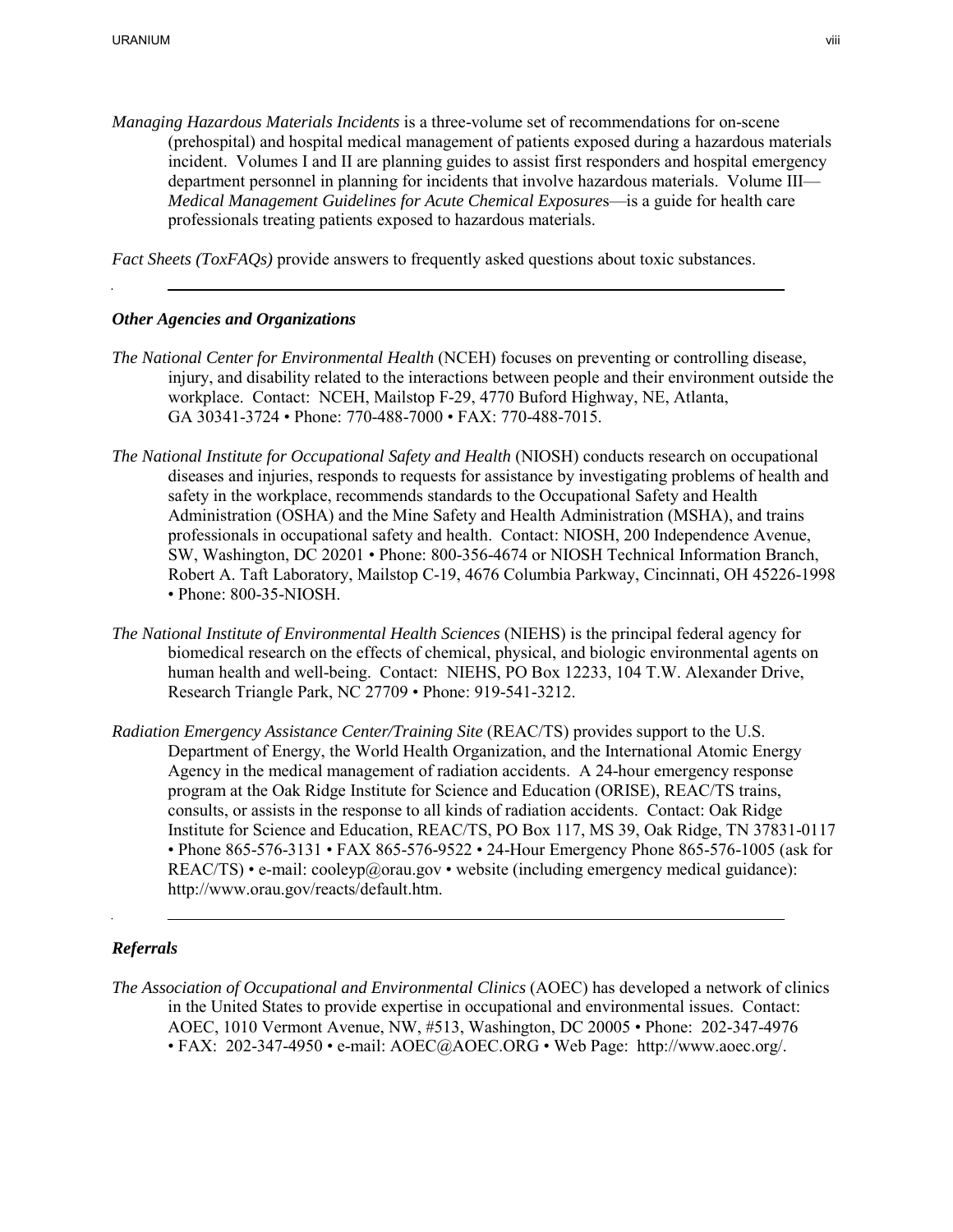*The American College of Occupational and Environmental Medicine* (ACOEM) is an association of physicians and other health care providers specializing in the field of occupational and environmental medicine. Contact: ACOEM, 25 Northwest Point Boulevard, Suite 700, Elk Grove Village, IL 60007-1030 • Phone: 847-818-1800 • FAX: 847-818-9266.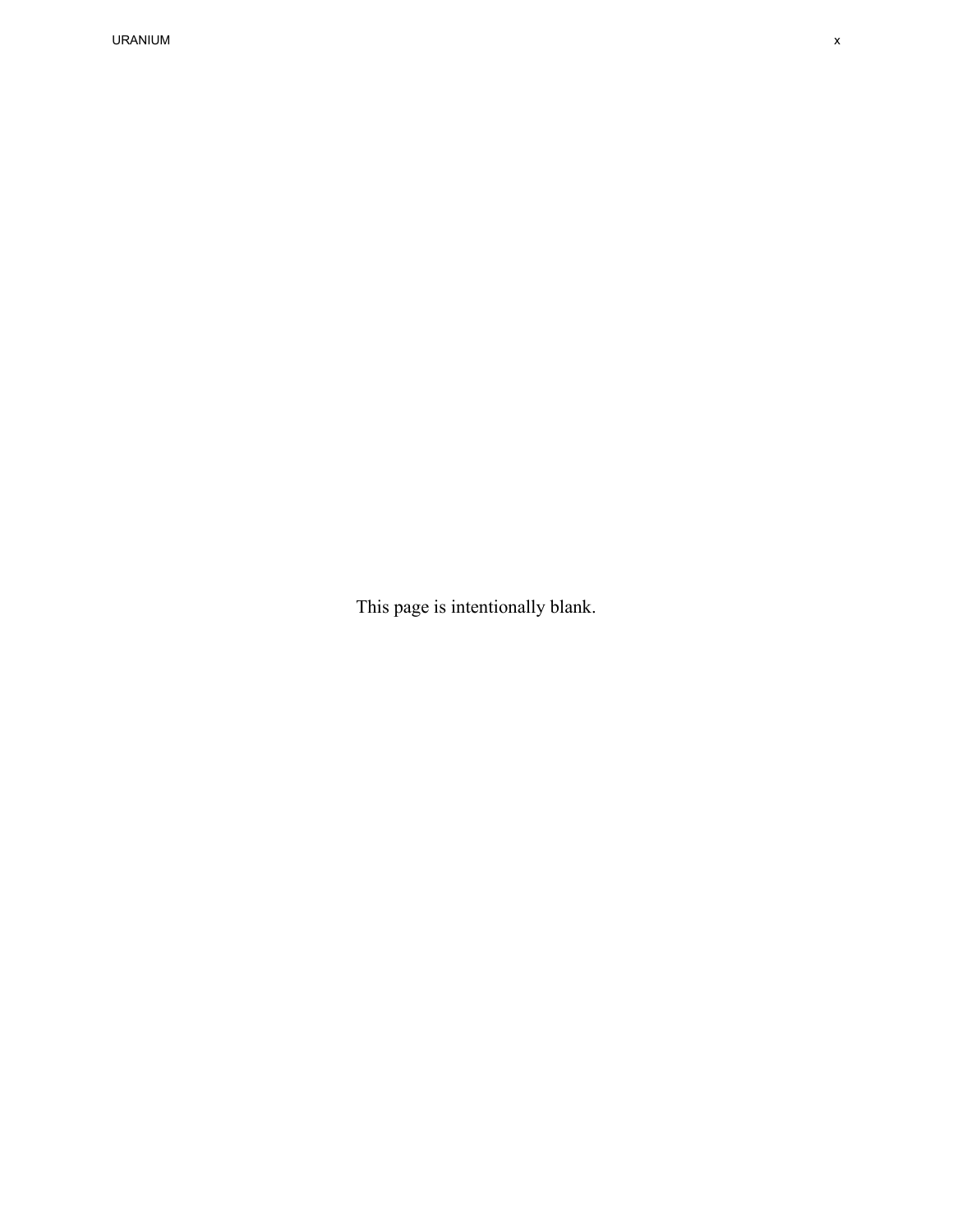### **CONTRIBUTORS**

#### <span id="page-10-0"></span>**CHEMICAL MANAGER(S)/AUTHOR(S):**

Keith, M.S., CHP Nickolette Roney, M.P.H. Franco Scinicariello, M.D., M.P.H. Sharon Wilbur, M.A. Obaid Faroon, D.V.M, Ph.D. Nickolette Roney, M.P.H.<br>Franco Scinicariello, M.D., M.P.H.<br>Sharon Wilbur, M.A.<br>ATSDR, Division of Toxicology and Human Health Sciences, Atlanta, GA<br>Lisa Ingerman, Ph.D., DABT<br>Fernando Llados, Ph.D.<br>Daneil Plewak, B.S.<br>Dav

Plewak, B.S. SRC, Inc., North Syracuse, NYLisa Ingerman, Ph.D., DABT Fernando Llados, Ph.D. David Wohlers, Ph.D.

#### **THE PROFILE HAS UNDERGONE THE FOLLOWING ATSDR INTERNAL REVIEWS:**

- 1. Health Effects Review. The Health Effects Review Committee examines the health effects chapter of each profile for consistency and accuracy in interpreting health effects and classifying end points.
- 2. Minimal Risk Level Review. The Minimal Risk Level Workgroup considers issues relevant to substance-specific Minimal Risk Levels (MRLs), reviews the health effects database of each profile, and makes recommendations for derivation of MRLs.
- 3. Data Needs Review. The Environmental Toxicology Branch reviews data needs sections to assure consistency across profiles and adherence to instructions in the Guidance.
- 4. Green Border Review. Green Border review assures the consistency with ATSDR policy.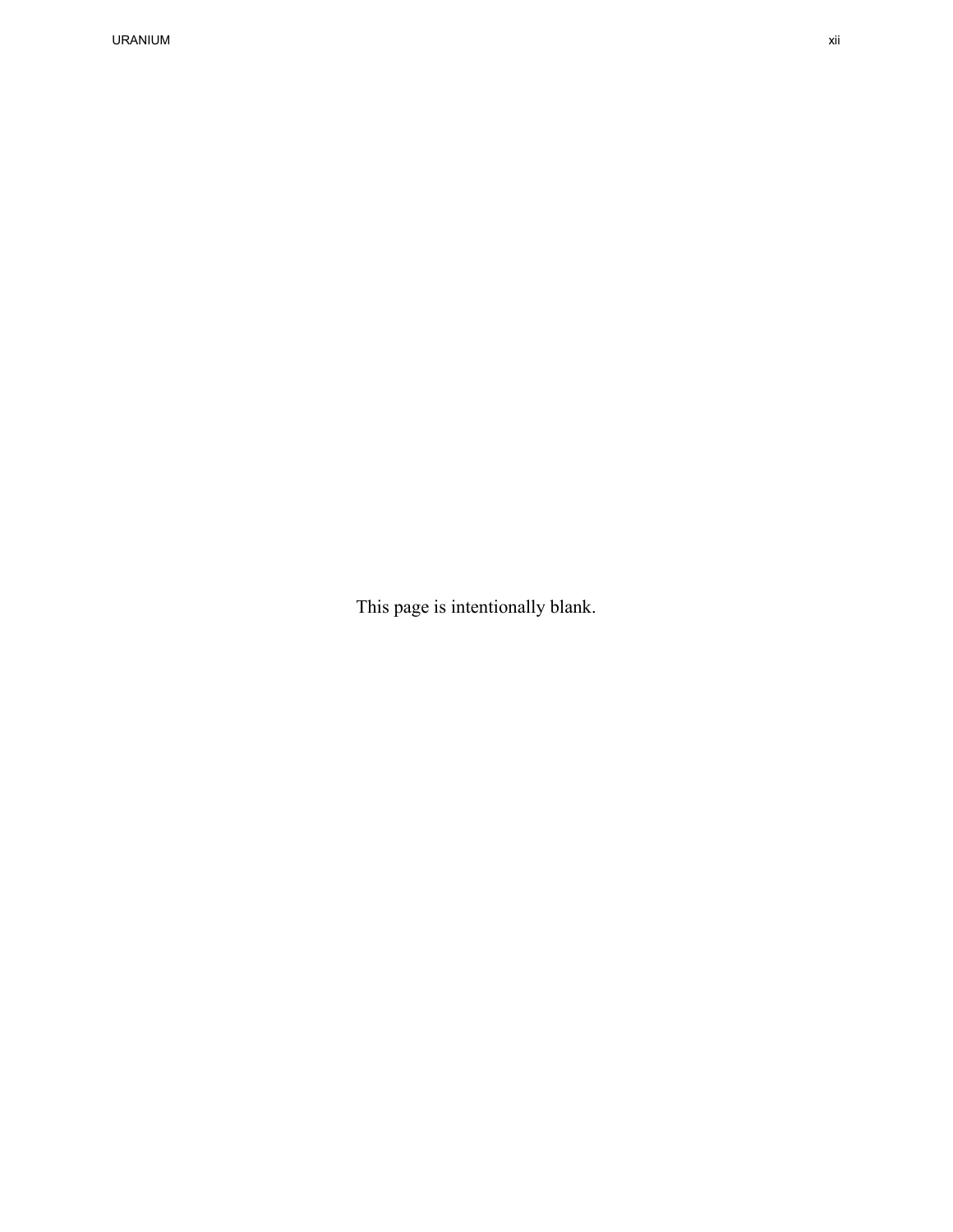## **PEER REVIEW**

<span id="page-12-0"></span>A peer review panel was assembled for uranium. The panel consisted of the following members:

- 1. Rudolfs K. Zalups, Ph.D., Mercer University School of Medicine, Macon, Georgia;
- 2. Walter W. Piegorsch, Ph.D., University of Arizona, Tucson, Arizona;
- 3. Fletcher F. Hahn, DVM, Ph.D., DACVP, Lovelace Respiratory Research Institute, Albuquerque, New Mexico.

 These experts collectively have knowledge of uranium and uranium compound's physical and chemical quantification of risk to humans. All reviewers were selected in conformity with the conditions for peer properties, toxicokinetics, key health end points, mechanisms of action, human and animal exposure, and review specified in Section 104(I)(13) of the Comprehensive Environmental Response, Compensation, and Liability Act, as amended.

 Scientists from the Agency for Toxic Substances and Disease Registry (ATSDR) have reviewed the peer reviewers' comments and determined which comments will be included in the profile. A listing of the peer reviewers' comments not incorporated in the profile, with a brief explanation of the rationale for their exclusion, exists as part of the administrative record for this compound.

 content. The responsibility for the content of this profile lies with the ATSDR. The citation of the peer review panel should not be understood to imply its approval of the profile's final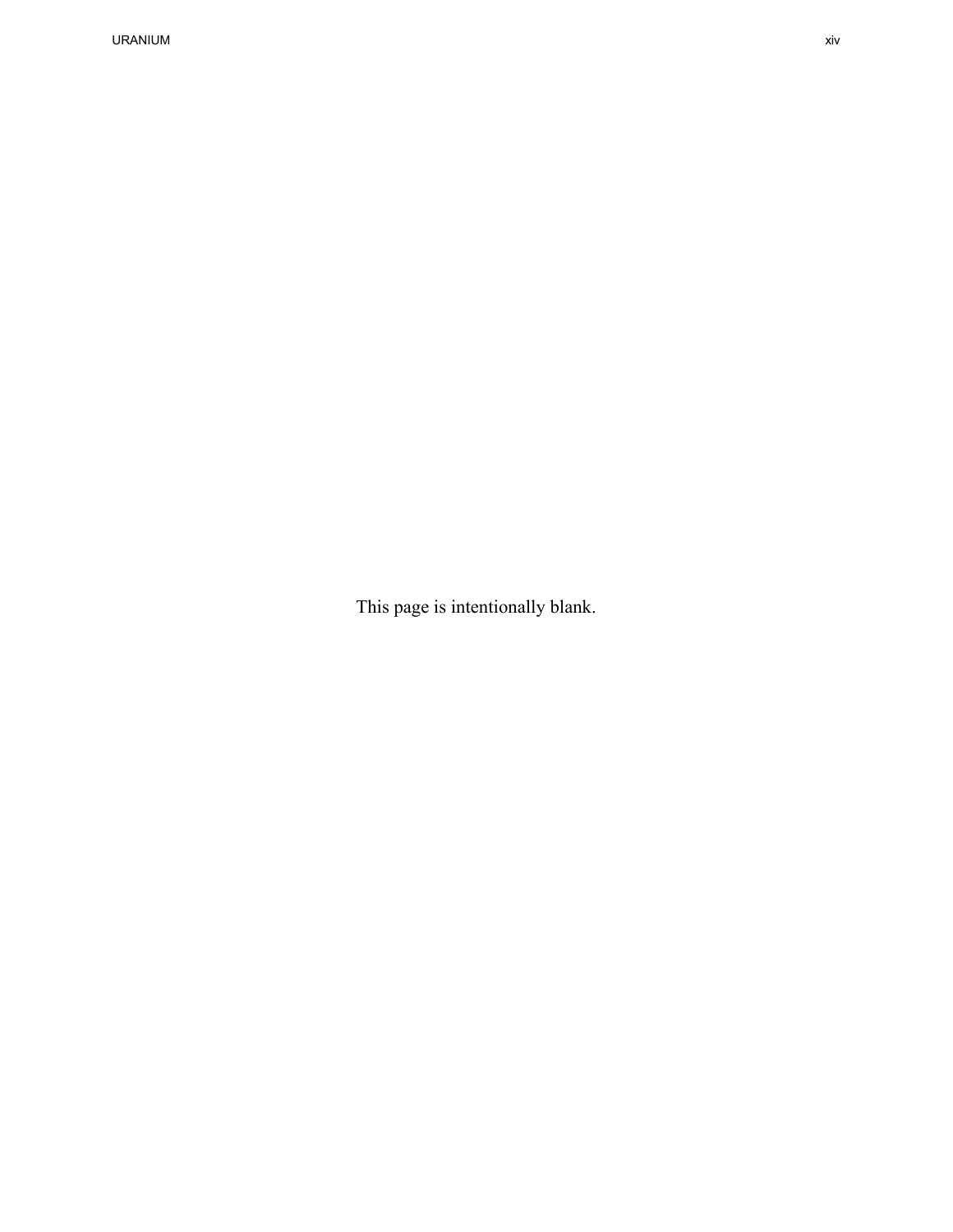# **CONTENTS**

| 2.1     | BACKGROUND AND ENVIRONMENTAL EXPOSURES TO URANIUM IN THE |  |
|---------|----------------------------------------------------------|--|
|         |                                                          |  |
| 2.2     |                                                          |  |
| 2.3     |                                                          |  |
|         |                                                          |  |
|         |                                                          |  |
| 3.1     |                                                          |  |
| 3.2     |                                                          |  |
| 3.2.1   |                                                          |  |
| 3.2.1.1 |                                                          |  |
| 3.2.1.2 |                                                          |  |
| 3.2.1.3 |                                                          |  |
| 3.2.1.4 |                                                          |  |
| 3.2.1.5 |                                                          |  |
| 3.2.1.6 |                                                          |  |
| 3.2.1.7 |                                                          |  |
| 3.2.2   |                                                          |  |
| 3.2.2.1 |                                                          |  |
| 3.2.2.2 |                                                          |  |
| 3.2.2.3 |                                                          |  |
| 3.2.2.4 |                                                          |  |
| 3.2.2.5 |                                                          |  |
| 3.2.2.6 |                                                          |  |
| 3.2.2.7 |                                                          |  |
| 3.2.3   |                                                          |  |
| 3.2.3.1 |                                                          |  |
| 3.2.3.2 |                                                          |  |
| 3.2.3.3 |                                                          |  |
| 3.2.3.4 |                                                          |  |
| 3.2.3.5 |                                                          |  |
| 3.2.3.6 |                                                          |  |
| 3.2.3.7 |                                                          |  |
| 3.2.4   |                                                          |  |
| 3.3     |                                                          |  |
| 3.4     |                                                          |  |
| 3.4.1   |                                                          |  |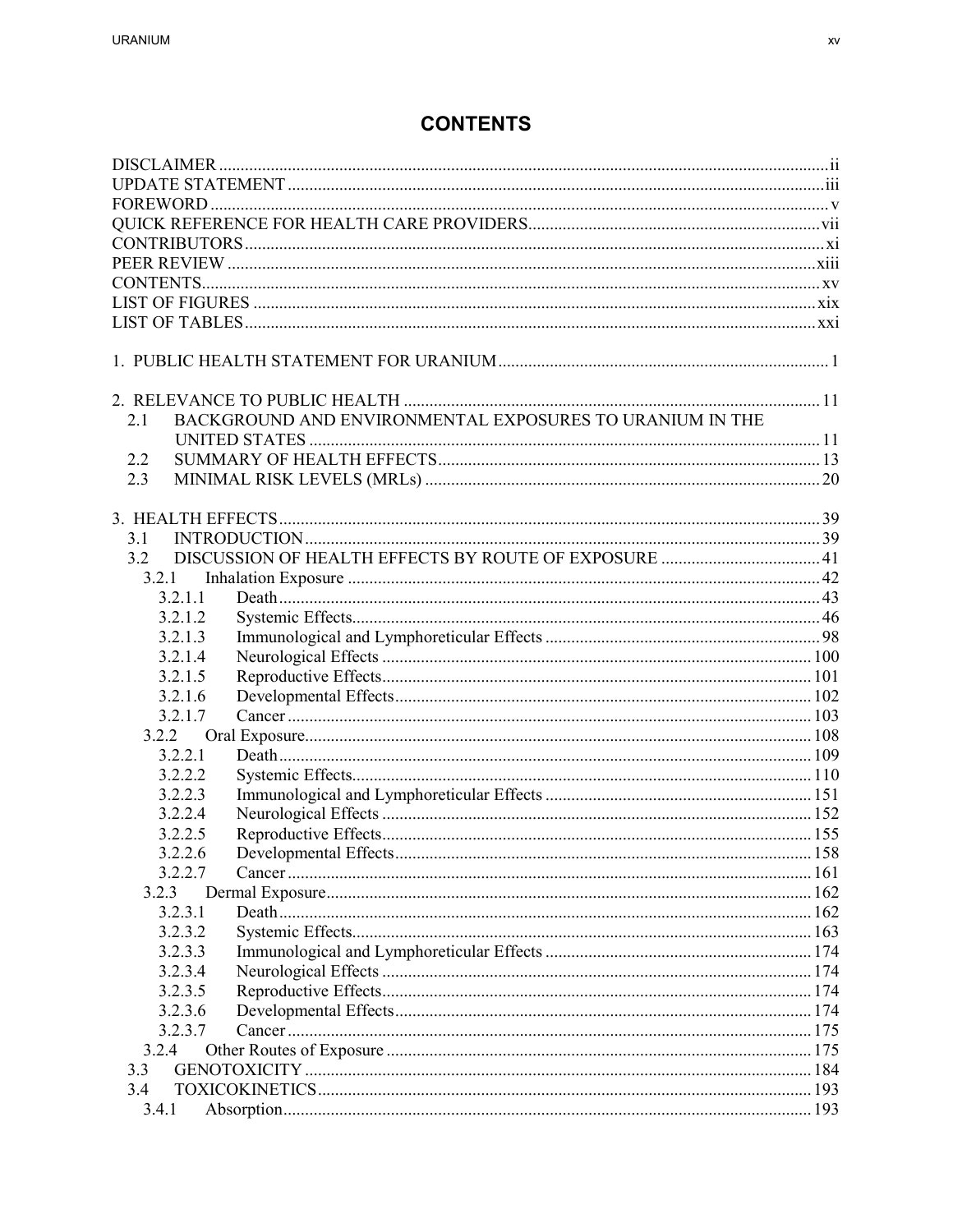| 3.4.1.1 |                                                                              |  |
|---------|------------------------------------------------------------------------------|--|
| 3.4.1.2 |                                                                              |  |
| 3.4.1.3 |                                                                              |  |
| 3.4.2   |                                                                              |  |
| 3.4.2.1 |                                                                              |  |
| 3.4.2.2 |                                                                              |  |
| 3.4.2.3 |                                                                              |  |
| 3.4.2.4 |                                                                              |  |
| 3.4.3   |                                                                              |  |
| 3.4.4   |                                                                              |  |
| 3.4.4.1 |                                                                              |  |
| 3.4.4.2 |                                                                              |  |
| 3.4.4.3 |                                                                              |  |
| 3.4.4.4 |                                                                              |  |
| 3.4.5   | Physiologically Based Pharmacokinetic (PBPK)/Pharmacodynamic (PD) Models 210 |  |
| 3.5     |                                                                              |  |
| 3.5.1   |                                                                              |  |
| 3.5.2   |                                                                              |  |
| 3.5.3   |                                                                              |  |
| 3.6     | TOXICITIES MEDIATED THROUGH THE NEUROENDOCRINE AXIS 237                      |  |
| 3.7     |                                                                              |  |
| 3.8     |                                                                              |  |
| 3.8.1   |                                                                              |  |
| 3.8.2   |                                                                              |  |
| 3.9     |                                                                              |  |
|         |                                                                              |  |
| 3.11    |                                                                              |  |
| 3.11.1  |                                                                              |  |
| 3.11.2  |                                                                              |  |
| 3.11.3  |                                                                              |  |
|         |                                                                              |  |
| 3.12.1  |                                                                              |  |
| 3.12.2  |                                                                              |  |
| 3.12.3  |                                                                              |  |
|         |                                                                              |  |
|         |                                                                              |  |
| 4.1     |                                                                              |  |
| 4.2     |                                                                              |  |
|         |                                                                              |  |
|         |                                                                              |  |
| 5.1     |                                                                              |  |
| 5.2     |                                                                              |  |
| 5.3     |                                                                              |  |
| 5.4     |                                                                              |  |
|         |                                                                              |  |
|         |                                                                              |  |
| 6.1     |                                                                              |  |
| 6.2     |                                                                              |  |
| 6.2.1   |                                                                              |  |
| 6.2.2   |                                                                              |  |
| 6.2.3   |                                                                              |  |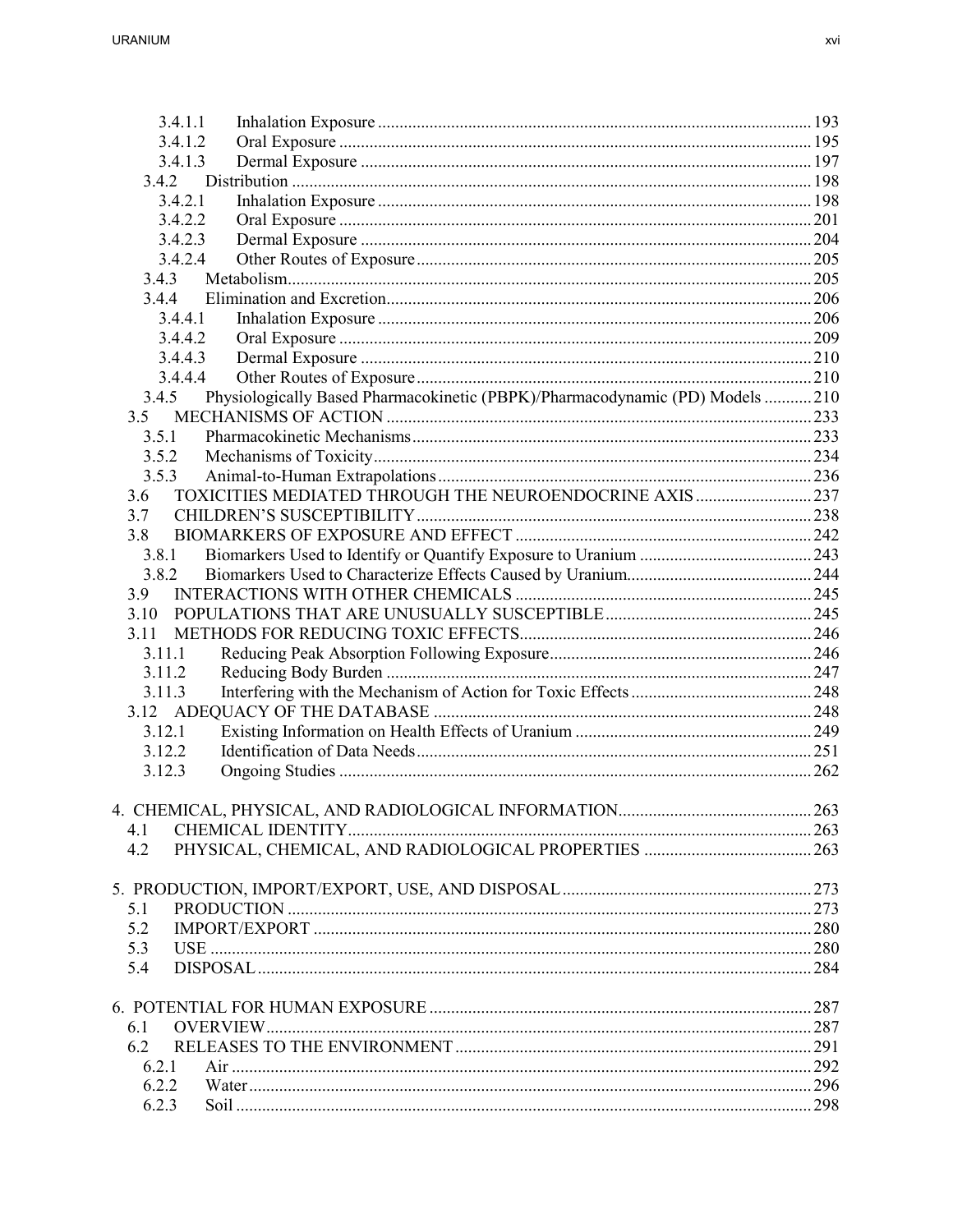| 6.3               |  |
|-------------------|--|
| 6.3.1             |  |
| 6.3.2             |  |
| 6.3.2.1           |  |
| 6.3.2.2           |  |
| 6.3.2.3           |  |
|                   |  |
| 6.4.1             |  |
| 6.4.2             |  |
| 6.4.3             |  |
| 6.4.4             |  |
| 6.5               |  |
| 6.6               |  |
| 6.7               |  |
| 6.8               |  |
| 6.8.1             |  |
| 6.8.2             |  |
|                   |  |
| 71                |  |
| 7.1.1             |  |
| 7.1.2             |  |
| 7.2               |  |
| 7.2.1             |  |
| 7.2.2             |  |
| 7.2.3             |  |
| 7.3               |  |
| 7.3.1             |  |
| 7.3.2             |  |
|                   |  |
|                   |  |
|                   |  |
| <b>APPENDICES</b> |  |
|                   |  |
|                   |  |
|                   |  |
|                   |  |
|                   |  |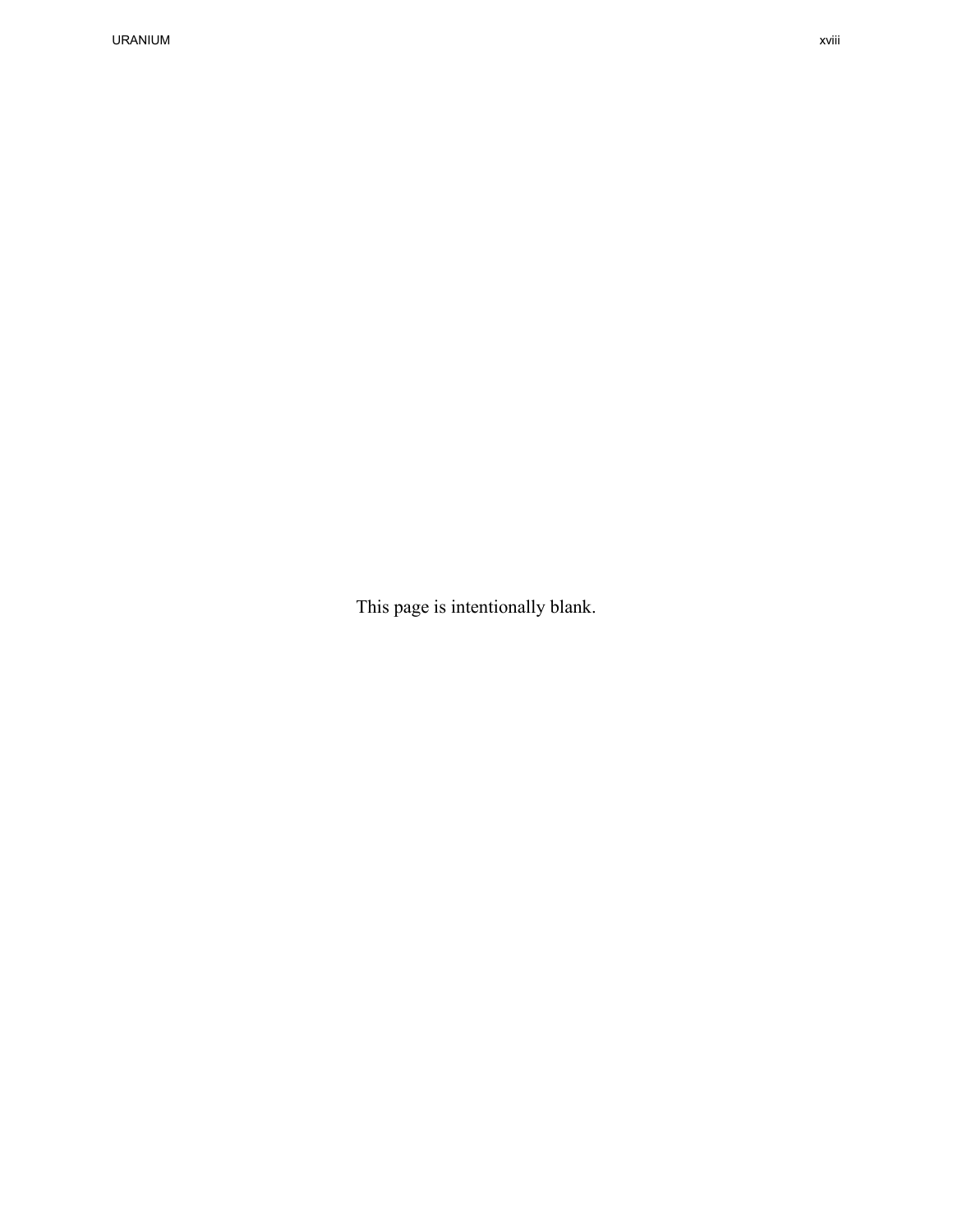## **LIST OF FIGURES**

<span id="page-18-0"></span>

| 3-3. Conceptual Representation of a Physiologically Based Pharmacokinetic (PBPK) Model for a |  |
|----------------------------------------------------------------------------------------------|--|
|                                                                                              |  |
| 3-5. Environmental Pathways for Potential Human Health Effects from Uranium218               |  |
|                                                                                              |  |
|                                                                                              |  |
|                                                                                              |  |
|                                                                                              |  |
|                                                                                              |  |
|                                                                                              |  |
|                                                                                              |  |
|                                                                                              |  |
| 6-2. Environmental Pathways for Potential Human Health Effects from Uranium301               |  |
| 6-3. Average Uranium Concentrations in Drinking Water for States Where Concentration Exceeds |  |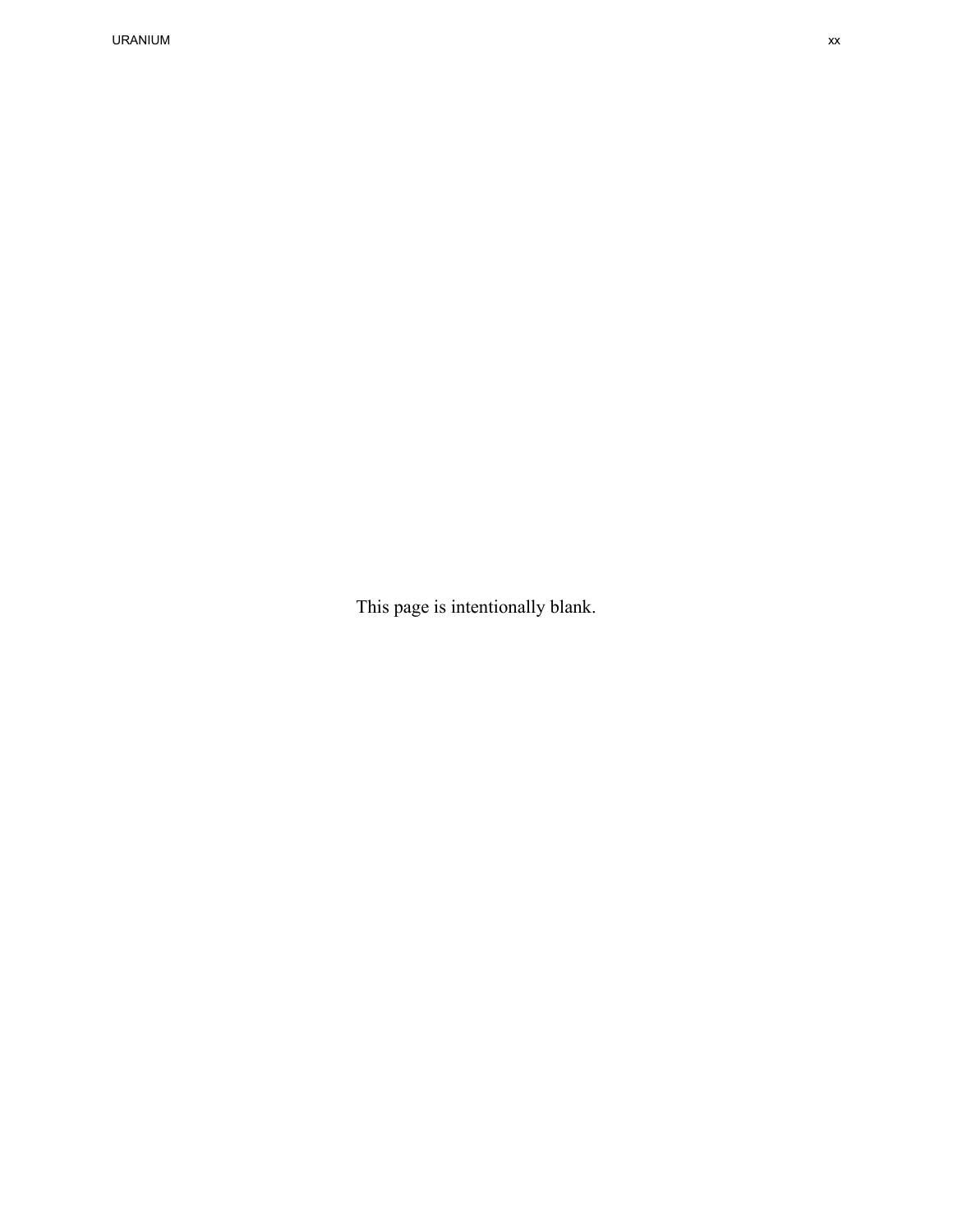# **LIST OF TABLES**

| 2-1. Renal Effects Following Intermediate-Duration Inhalation Exposure to Insoluble Uranium                                                                                                        |     |
|----------------------------------------------------------------------------------------------------------------------------------------------------------------------------------------------------|-----|
| 2-2. Renal Effects Following Intermediate-Duration Inhalation Exposure to Soluble and Poorly                                                                                                       |     |
|                                                                                                                                                                                                    |     |
|                                                                                                                                                                                                    |     |
|                                                                                                                                                                                                    |     |
| 3-4. Summary of Significant Observations in Studies of a Cohort of Gulf War Veterans Exposed                                                                                                       |     |
|                                                                                                                                                                                                    |     |
|                                                                                                                                                                                                    |     |
| 3-7. Reference Respiratory Values for a General Caucasian Population at Different Levels of                                                                                                        |     |
| 3-8. Reference Values of Parameters for the Compartment Model to Represent Time-dependent                                                                                                          |     |
|                                                                                                                                                                                                    |     |
|                                                                                                                                                                                                    |     |
|                                                                                                                                                                                                    |     |
| 4-3. Percent Occurrence and Radioactive Properties of Naturally Occurring Isotopes of Uranium 268                                                                                                  |     |
|                                                                                                                                                                                                    |     |
|                                                                                                                                                                                                    |     |
|                                                                                                                                                                                                    |     |
|                                                                                                                                                                                                    |     |
| 5-4. Import of Uranium and Compounds (in kg) into the United States (1990–1998)281                                                                                                                 |     |
|                                                                                                                                                                                                    |     |
| 5-6. Foreign Purchases and Foreign Sales of Uranium (kg U <sub>3</sub> O <sub>8</sub> Equivalent) by U.S. Suppliers and<br>Owners and Operators of U.S. Civilian Nuclear Power Reactors, 1994–2009 | 283 |